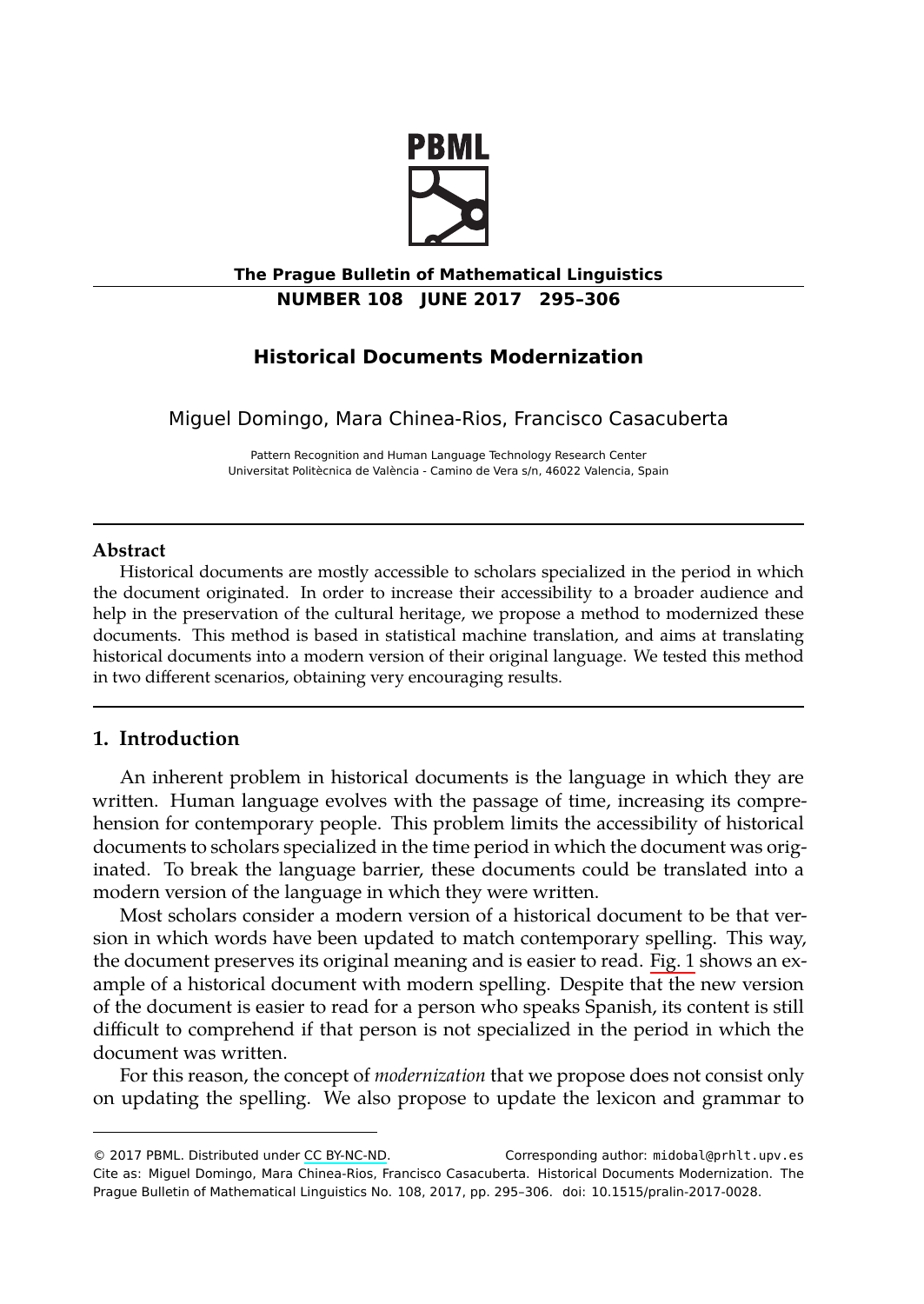En vn lugar de la Mancha, de cuyo nombre no quiero acordarme, no ha mucho tiempo que viuia vn hidalgo de los de lança en astillero, adarga antigua, rozin flaco y galgo corredor. Vna olla de algo mas vaca que carnero, salpicon las [mas](#page-10-0) noches, duelos y quebrantos los sabados, lantejas los viernes, algun palomino de añadidura los domingos, consumian las tres partes de su hazienda. El resto della concluian sayo de velarte, calças de velludo para las fiestas, con sus pantuflos de lo mesmo, y los dias de entre semana se honraua con su vellori de lo mas fino.

En un lugar de la Mancha, de cuyo nombre no quiero acordarme, no ha mucho tiempo que vivía un hidalgo de los de lanza en astillero, adarga antigua, rocín flaco y galgo corredor. Una olla d[e algo m](#page-10-0)ás vaca que carnero, salpicón las más noches, duelos y quebrantos los sábados, lantejas los viernes, algún palomino de añadidura los domingos, consumían las tres partes de su hacienda. El resto de ella concluían sayo de velart[e,](#page-1-0) calzas de velludo para las fiestas, con sus pantuflos de lo mismo, y los días de entre semana se honraba con su vellorí de lo más fino.

*Figure 1. Example of a document in which the spelling has been updated to match modern standards. The original text corresponds to the beginning of* El Ingenioso Hidalgo Don Qvixote de la Mancha*. The modernized version of the text was obtained from F. Jehle (2001).*

match the current use of the language in which the document was written. Fig. 2 shows Shakespeare's famous Sonnet 18 together with what could be the same sonnet in modern English. The modernized text is not only easier to read but also easier to comprehend. Note that, however, part of the original meaning could be lost in the process. In this case—the original document being a sonnet—part of the rhyme is lost for the sake of clarity. Nonetheless, the goal of increasing the clarity of the document and, thus, its accessibility to a broader audience, is met.

<span id="page-1-0"></span>Shall I compare thee to a summer's day? Thou art more lovely and more temperate: Rough winds do shake the darling buds of May, And summer's lease hath all too short a date: Sometime too hot the eye of heaven shines, And often is his gold complexion dimm'd; And every fair from fair sometime declines, By chance or nature's changing course untrimm'd; But thy eternal summer shall not fade Nor lose possession of that fair thou ow'st; Nor shall Death brag thou wander'st in his shade, When in eternal lines to time thou grow'st; So long as men can breathe or eyes can see, So long lives this, and this gives life to thee. Shall I compare you to a summer day? You're lovelier and milder. Rough winds shake the pretty buds of May, and summer doesn't last nearly lo[ng enough.](#page-10-1) Sometimes the sun shines too hot, and often its golden face is darkened by clouds. And everything beautiful stops being beautiful, either by accident or simply in the course of nature. But your eternal summer will never fade, nor will you lose possession of your beauty, nor shall death brag that you are wandering in the underworld, once you're captured in my eternal verses. As long as men are alive and have eyes with which to see, this poem will live and keep you alive.



Additional problems arise with historical manuscripts. Besides the language barrier, these kind of documents have extra difficulties particular to their author. For instance, they contain a lot of abbreviated words. These abbreviations do not follow any known standard and are usually particular to the time period and writer of the document, with the same writer changing her style during the years. Moreover, in

#### PBML 108 JUNE 2017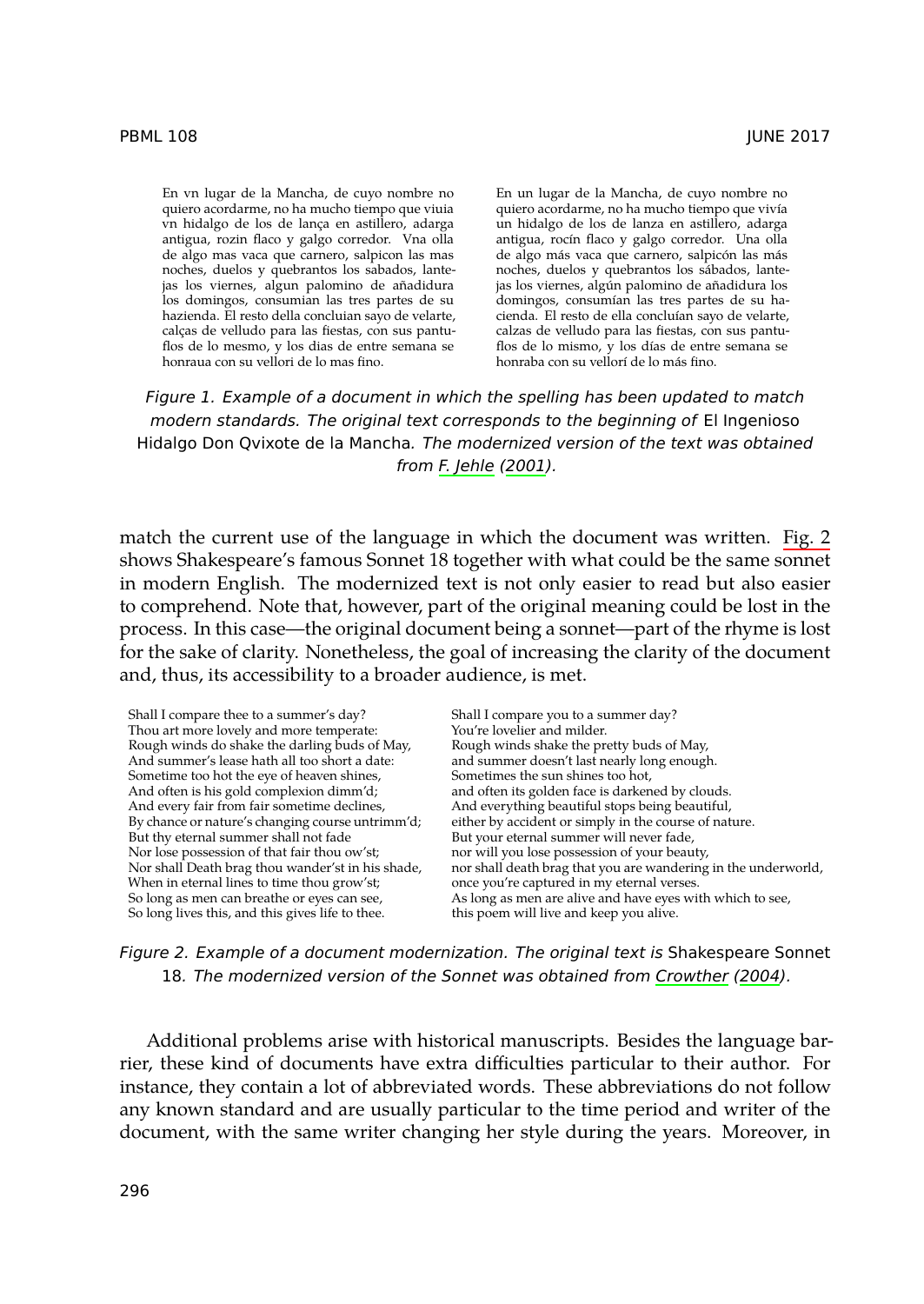M. Domingo et al. Historical Documents Modernization (295–306)

many occasions, the same word inconsistently appears abbreviated or fully written throughout the same document. Fig. 3 shows an example of a historical manuscript in which this problem is present. The transcription of the manuscript is known as a transliteration, and the version in which abbreviations have been expanded to their corresponding words is known as paleographic version.

al **pmo** capitulo tengo respondido y negado **avr dho** *que* me pesava por no **avr** pecado mas . **ants** he conoscido y conosco pesarme de **coraço** por **avr** pecado en qualquiera tienpo . y a lo *q* tengo **dho** *q* **pud** ser alguna vez **dzir** *q* n[o](#page-11-0) me acusava la conciencia de pecado mortal . digo *que* no solo no **teniedome** por justo mas **te**

Al **primero** capitulo tengo respondido y negado **aver dicho** *que* me pesava por no **aver** pecado mas. Antes he conoscido y conosco pesarme de **c[oraçon](#page-11-0)** por **aver** pecado en qualquiera tienpo. Y a lo *que* tengo **dicho** *que* **pudo** ser alguna vez **dezir** *que* no me acusava la conciencia de pecado mortal. Digo *que* no solo no **teniendome** por justo mas **teniendome**

*Figure 3. Example of a historical manuscript with abbreviations. The left text is a transliteration of the manuscripts, and the right text is known as a paleographic version of the document. Words in bold represent abbreviations and their corresponding expansions. Words in* italic *denote words which inconsistently appear abbreviated and fully written throughout the text. Additionally, beginning of sentences have been truecased. The texts from the example belong to [the Alcara](#page-2-0)z corpus (Villegas et al., 2016).*

<span id="page-2-0"></span>In this work, we propose a method t[o translate](#page-9-0) historical documents to a contemporary version of the language in which they were written. With this modernized version of a document, we aim at increasing the accessibility of historical documents to a broader audience, as well as helping in the preservation of the cultural heritage: e.g., given a transliteration of a manuscript, this method could be applied to obtain the corresponding paleographic version.

The rest of this paper is structured as follows: Section 2 presents our modernization approach. Then, in Section 3, we describe the experiments conducted in order to assess our proposal. After that, in Section 4, we present the results of those experiments. Finally, conclusions are drawn in Section 5.

# **2. Modernization**

In this section, we present a method to translate a historical document into a contemporaneous version of its language. We also describe two additional techniques to enhance translation quality.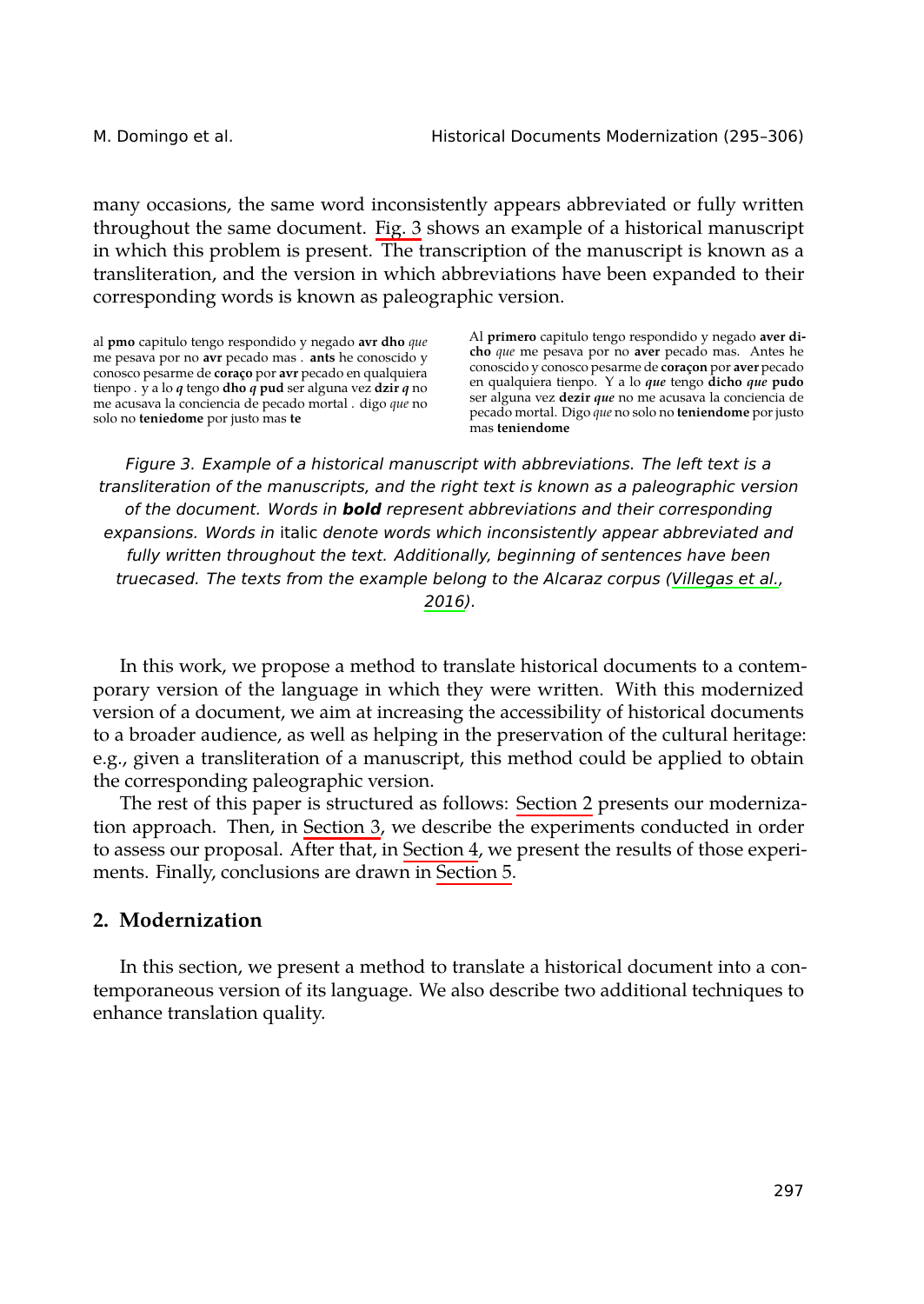## PBML 108 JUNE 2017

# **2.1. Statistical Mac[hine Translation](#page-11-1)**

In order to achieve the modernization of historical [documents, we](#page-11-2) [propose an ap](#page-11-3)[proa](#page-11-3)[ch based on Stati](#page-10-3)s[tical](#page-10-3) Machine Translation (SMT). SMT has as a goal to find the best translation  $\hat{y}$  of a given source sentence x (Brown et al., 1993):

y

$$
\hat{\mathbf{y}} = \arg \max \Pr(\mathbf{y} \mid \mathbf{x}) \tag{1}
$$

During years, phrase-based models (Koehn, 2010) have been the prevailing approach to compute this expression. These models rely on a log-linear combination of different models (Och and Ney, 2002): namely, phrase-based alignment models, reordering models and language models; among others (Zens et al., 2002; Koehn et al., 2003). However, in the last few years, neural machine translation (Sutskever et al., 2014; Bahdanau et al., 2015) has had a great impact. This novel approach is based on the use of neural networks for carrying out the translation process.

Therefore, considering the document's original language as a source and the modern version of that language as the target, we propose to use phrase-based SMT to obtain a modernized version of the docum[ent.](#page-10-4)

## **2.2. Data Selection**

In order to successfully apply SMT for modernizing a historical document, we need training data as similar as possible as the document to modernize. However, this is not always feasible. To cope with this problem, we propose to use a data selection technique which has been successfully used in SMT to increase the training data with sentences from corpora of different domains than the text to translate, which are as similar as possible to this text.

<span id="page-3-0"></span>Infrequent n-grams recovery strategy (Gascó et al., 2012) increases the training corpus by selecting from other corpora the sentences closest to the test set. These sentences contain those n-grams that have been seldom observed in the test set. i.e., the *infrequent n-grams*. An n-gram is considered infrequent when it appears less times than a given infrequency threshold t. Therefore, the idea is to construct a training corpus by selecting from the available corpora those sentences which con[tain the](#page-3-0) most infrequent n-grams.

Let  $X$  be the set of n-grams that appear in the sentences to be translated;  $m$  one of these n-grams;  $R(m)$  the counts of m in a given source sentence x from the available corpora; and t a given infrequency threshold. Then, the infrequency score  $i(x)$  is defined as:

$$
i(x) = \sum_{m \in X} \min(1, R(m))t
$$
 (2)

Therefore, the sentences from the available corpora are scored using Eq. (2). Then, at each iteration, the sentence **x**\* with the highest score  $\text{i}(\text{x}^*)$  is selected and added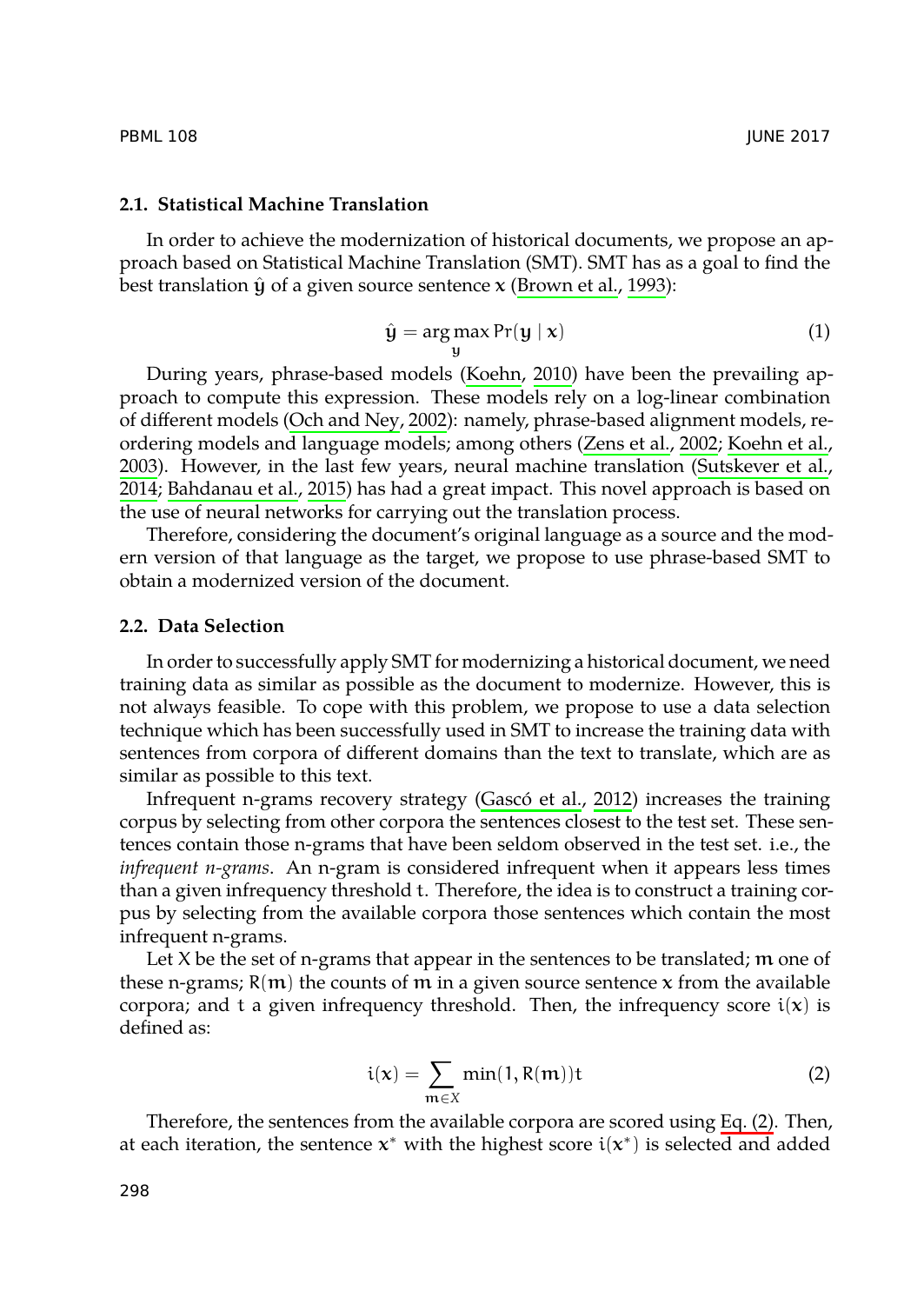<span id="page-4-1"></span>M. Domingo et al. Historical Documents Modernization (295–306)

to the training corpus. After that, x *∗* is removed from the available corpora and the counts of the n-grams R(m) are updated within x *∗* . Consequently[, the score](#page-0-0)s of the corpora are updated. This process is repeated until all the n-grams within X reach [frequ](#page-11-4)ency t. Once the process is finished, the resulting corpus will b[e the one used](#page-11-4) for training the systems.

# **2.3. Byte Pair Encoding**

A common problem in SMT are those rare and unknown words which the system has never seen. This could be a bigger problem when modernizing historical documents due to the constants evolution of the language as well as, in the case of manuscripts, the aforementioned problem with abbreviations (see Section 1). An innovative solution to tackle this problem is Byte Pair Encoding (BPE) (Sennrich et al., 2016).

Based on the intuition that various word classes are translatable via smaller units than words, this technique aims at encoding rare and unknown words as sequences of subwords units. To achieve this, the symbol vocabulary is initialized with the character vocabulary, and each word is represented as a sequence of characters—plus a special end-of-word symbol. After that, all symbol pairs are iteratively counted. Then, each occurrence of the most frequent pair  $(A, B)$  is replaced with a new symbol AB. This process is repeated as many times as new symbols to create. Once the encoding is learned, BPE is applied to the training corpora to obtain a representation as sequences of subwords units. Then, the SMT system is trained using the encoded corpora. At the end of the process, the generated text—which has been translated into an encoded version of the target language—is decoded.

## <span id="page-4-0"></span>**3. Experiments**

In this section, we describe the experiments conducted in order to assess our proposal. We also present the corpora and metrics, and describe the set up of our framework.

## **3.1. Corpora**

To test our proposal, we selected the corpora distributed at the **CLIN2017 Shared Task on Translating Historical Text**<sup>1</sup> :

**Bible:** A collection of books from different version of the Dutch bible. Mainly, a version from 1637, another from 1657, another from 1888 and another from 2010. All versions are composed by the same books, except from the 2010's version, which is missing the last part of the content.

<sup>1</sup>https://ifarm.nl/clin2017st/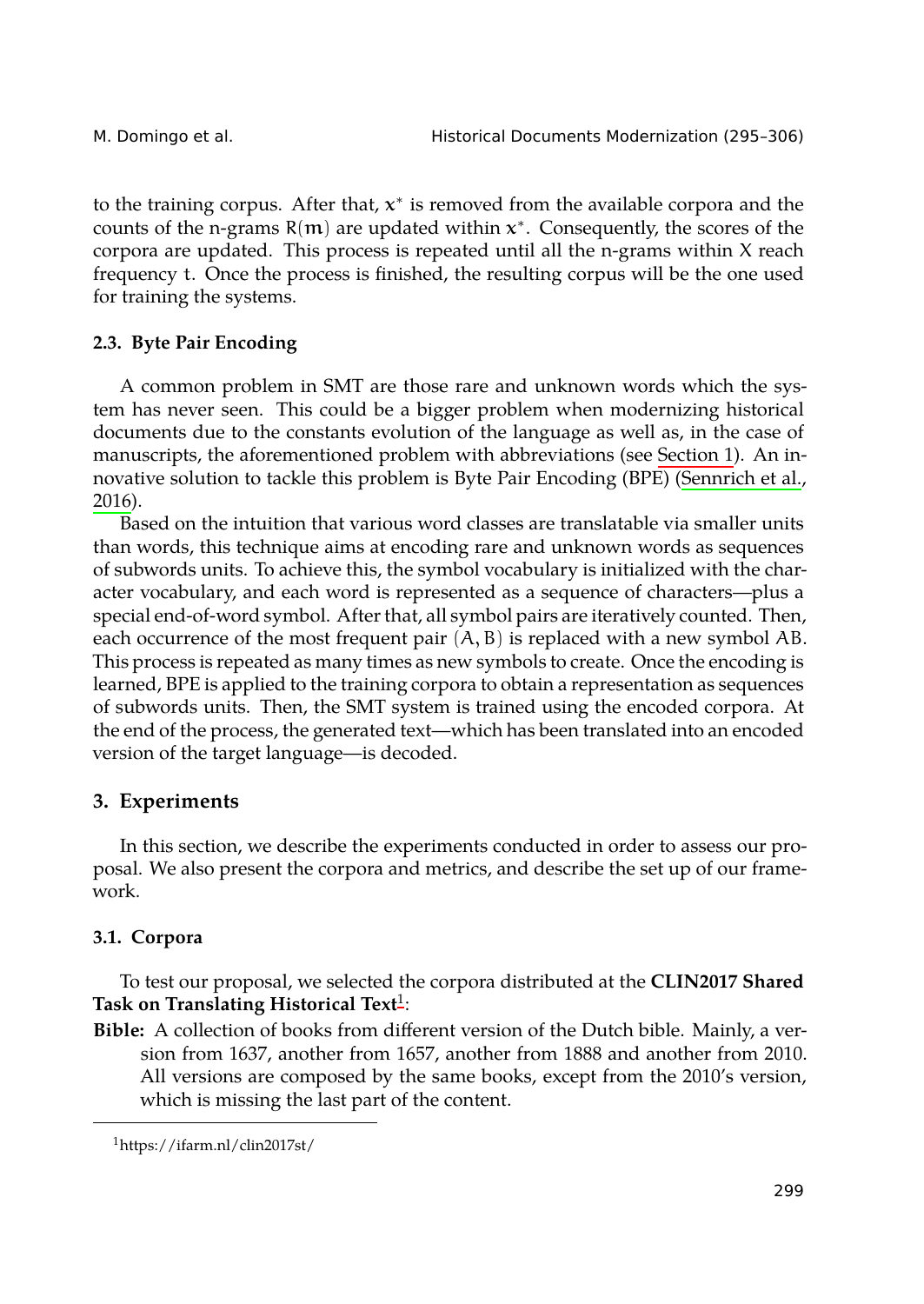# **Dutch Literature:** A collection of texts from Dutch literary classics from the 17<sup>th</sup> century. It contains a small development partition and a test partition. The test partition is composed by a collection of texts from a different decade of the 17<sup>th</sup> century.

The goal of the shared task was to translate historical documents from  $17<sup>th</sup>$  to  $21<sup>st</sup>$ century Dutch. However, the translation they were looking for consisted in *replacing all the words that did not occur [in a stan](#page-5-0)dard lexicon*. Therefore, the aim of the shared task was to update the spelling to 21<sup>st</sup> century standards, and not to obtain a version of the documents that matches nowadays Dutch.

While the Dutch literature corpus was created with the aim of updating the spelling, the Bible corpus contains the same books in different versions of Dutch (i.e., the Dutch spoken in the moment they were written). This last corpus was given as a training material for the shared task, and contains a test partition for translating a document from 17<sup>th</sup> to 19<sup>th</sup> century Dutch. Therefore, we decided to use this corpus to asses our proposal—considering 19<sup>th</sup> century Dutch as modern Dutch. Additionally, we make use of the Dutch literature corpus to evaluate our method in the context of only updating the spelling. Table 1 shows the corpora statistics.

<span id="page-5-0"></span>

|             |     |           | Dutch literature |           |           |                     |
|-------------|-----|-----------|------------------|-----------|-----------|---------------------|
|             |     | 1637-1888 | 1637-2010        | 1657-1888 | 1657-2010 | $17th-21st$ century |
| Train       | ١s١ | 37K       | 31K              | 37K       | 31K       |                     |
|             | T   | 927/917K  | 927/786K         | 934/917K  | 934/786K  |                     |
|             | V   | 57/45K    | 57/37K           | 57/45K    | 57/45K    |                     |
| Development | ۱s۱ | -         |                  |           |           | 13                  |
|             | T   |           |                  |           |           | 1260/1265           |
|             | V   | -         | -                |           |           | 505/474             |
| <b>Test</b> | ١s١ | 5000      |                  |           |           | 489                 |
|             | T   | 148/141K  |                  |           |           | 12/12K              |
|             | ١V١ | 11/9K     |                  |           |           | 3530/3176           |

*Table 1. Corpora statistics. |S| stands for number of sentences, |T| for number of tokens and |V| for size of the vocabulary. K denotes thousand. The bible corpus is extracted from different versions of the Dutch bible. The Dutch literature corpus is composed by a collection of texts extracted from various Dutch literary classics.*

For the task of modernizing historical documents, we limited the training corpora to the 1637–1888 partition of the Bible corpus (since we are considering  $19<sup>th</sup>$  century Dutch to be the contemporary version of Dutch). Additionally, to enrich the language model, we collected all 19th century works available at the *Digitale Bibliotheek voor de Nederlandse letteren*<sup>2</sup> and added them to the training data.

PBML 108 JUNE 2017

<sup>2</sup>http://dbnl.nl/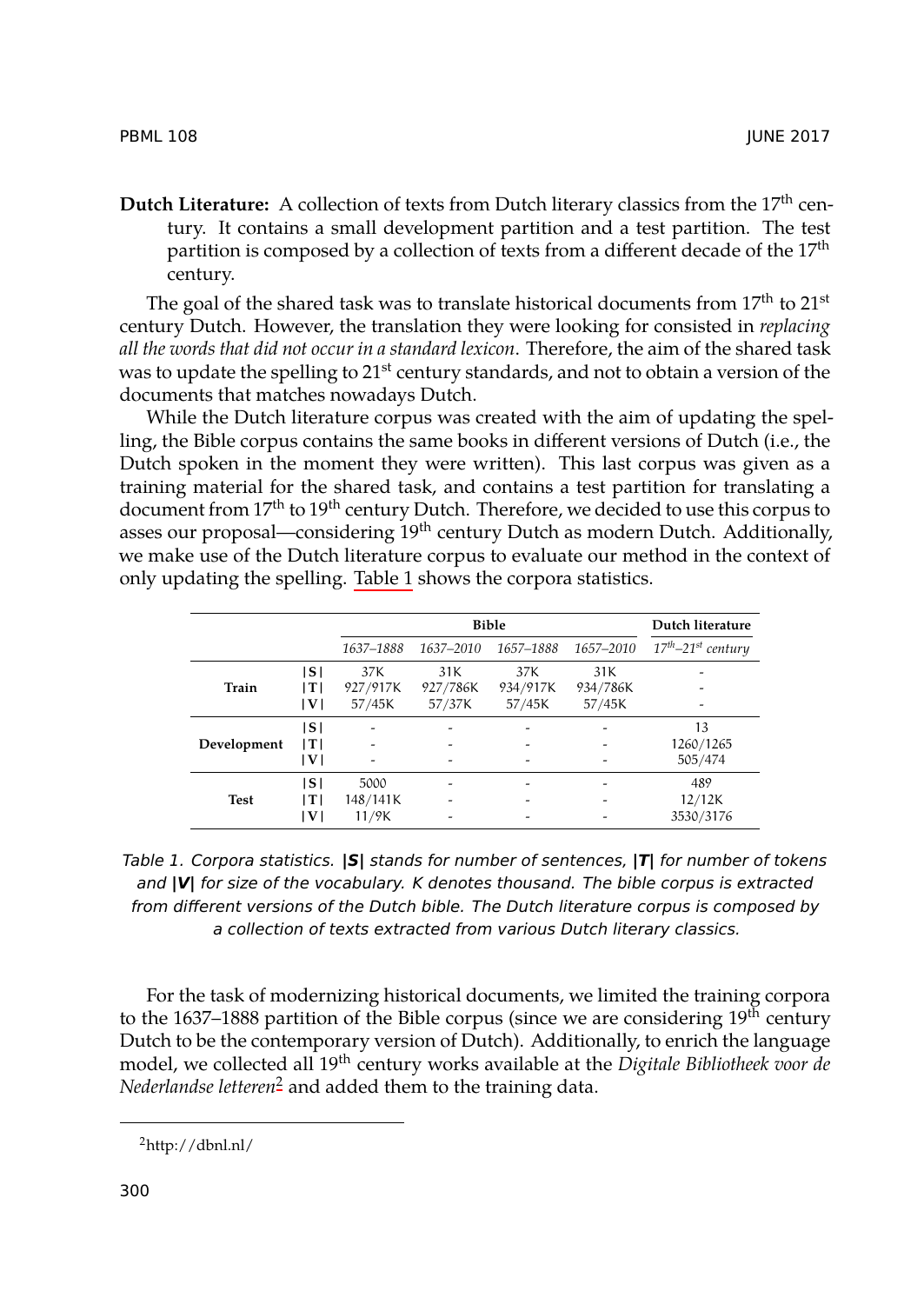M. Domingo et al. **Historical Documents Modernization (295**–306)

The 1637–2010 and 1657–2010 partitions of the Bible corpus were proportionated with a warning about the quality of the 2010's version. Thefore, for the task of updating the spelling to 21<sup>st</sup> century Dutch, instead of limiting the training data to these two partitions we made use of all the availabl[e partitions. More pr](#page-11-5)ecisely, we selected those sentences from the training corpora which were better suited for the task (see Section 2.2). Additionally, in a similar way as in the previous task, we collected all 21st century works from the *Di[gitale Bibliotheek voo](#page-11-6)r de Nederlandse letteren* to enrich the language model.

# **3.2. Metrics**

In order to assess our proposal, we made use of t[he following](#page-10-5) well know metrics:

- **BiLingual Evaluation Understudy (BLEU)** (Papineni et al., 200[2\): co](#page-10-5)mputes t[he ge](#page-11-7)ometric average of the modified n-gram precision, multiplied by a brevity factor that pe[nalizes short sentence](#page-10-6)s.
- **Translation Error Rate (TER)** (Sn[over e](#page-10-6)t al., 2006): [comput](#page-11-8)e[s the](#page-11-8) number of word edit operations (insertion, substitution, deletion and swapping), normalized by the number of words in the final translation.

# **3.3. SMT Systems**

SMT systems were trained with the Moses toolkit (Koehn et al., 2007), following the standard procedure: optimizing the weights of the log-lineal model with MERT (Och, 2003), and estimating a 5-gram langu[age model, smoothed](#page-11-4) with the improved Kneser-Ney method (Chen and Goodman, 1996), with SRILM (Stolcke, 2002). Moreover, since source and target have similar linguistic structures—the target language is an evolution of the source language—we used monotonous reordering. The corpora were lowercased and tokenized using the standard scripts, and the translated text was truecased with Moses' truecaser.

The systems in which BPE was used (see Section 2.3) were trained in the same way. The only difference is that the corpora were previously encoded using BPE, and the translated text was dec[oded afterw](#page-4-0)ards. BPE encoding was learned and applied using the scripts kindly provided by Sennrich et al. (2016). In learning the encoding, the default values for the number of symbols to create and the minimum frequency to create a new symbol were used.

# **4. Results**

This section presents the results of the experiments conducted in order to assess our proposal. We first evaluate our method for modernizing a historical document using the Bible corpus (see Section 3.1) and, then, we additionally test our method in a context in which only the spelling needs to be updated, using the Dutch literature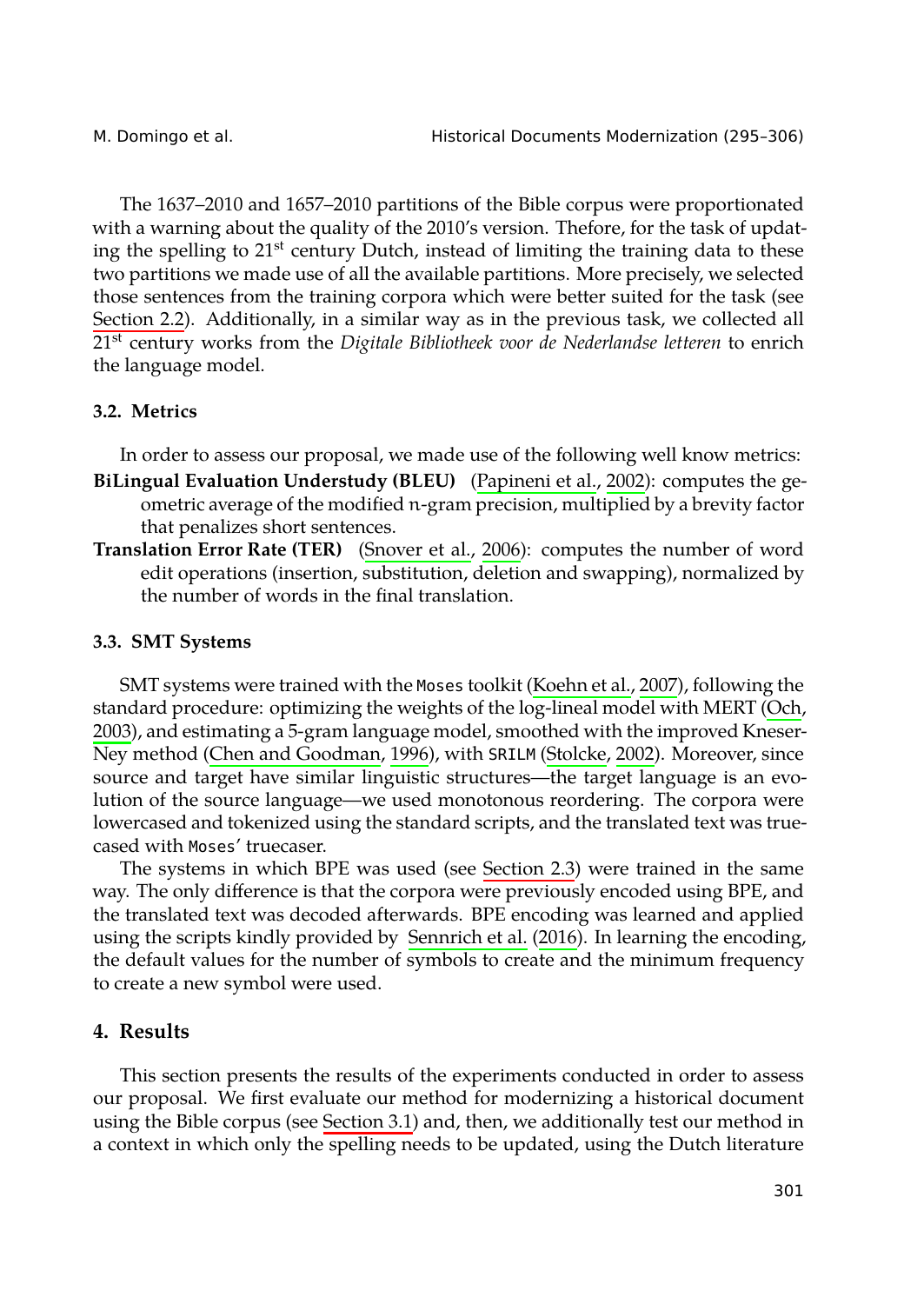PBML 108 JUNE 2017

cor[pus. Confid](#page-4-0)ence intervals ( $p = 0.05$ ) were computed for all metrics by means of bootstrap resampling (Koehn, 2004).

### **4.1. Document Modernization**

The first task consisted in applying our proposed method for obtaining a version of a historical document in modern language. Table 2 shows the results obtained in this task. As a baseline, we compare the quality of the original document with respect to its modern version. Additionally, the shared task from which the corpus was obtained (see Section 3.1) provided an extra baseline. This second baseline was generated by applying some unspecified translation rules to the original document.

| System                | BLEU         | TER            |  |
|-----------------------|--------------|----------------|--|
| Baseline              | $13.5 + 0.3$ | $57.0 + 0.3$   |  |
| Baseline <sub>2</sub> | $50.8 + 0.4$ | $26.5 + 0.3$   |  |
| <b>SMT</b>            | $64.8 + 0.4$ | $17.0 + 0.3$   |  |
| $+ LM2$               | $65.1 + 0.4$ | $17.3 + 0.3$   |  |
| $SMT_{BPE}$           | $64.8 + 0.4$ | $17.4 \pm 0.3$ |  |
| $+ LM2$               | $66.7 + 0.4$ | $16.2 + 0.3$   |  |
|                       |              |                |  |

*Table 2. Experimental results for the document modernization task using the Bible corpus. Baseline system corresponds to considering the original document as the modernized document. Baseline*<sub>2</sub> *was proportionated as part of the shared task and was obtained by applying certain translation rules to the original document. SMT is the standard SMT system. SMT + LM*2 *is the SMT system trained with an additional language model. SMT*BPE *is the standard system in which the training corpus has been encoded using BPE.*  $SMT_{BPE}$  + LM<sub>2</sub> *is the system in which the training corpus has been encoded using BPE and an additional language model is used during the training process. Best results are denoted in bold.*

The proposed standard SMT system greatly [improves t](#page-4-1)his first baseline, both in terms of BLEU (around 51 points of improvement) and TER (around 40 points of improvement). Moreover, it also improves significantly the second baseline (around 14 points of BLEU and 9 points of TER). Finally, enriching the system by adding an additional language model does not significantly improve the results of the standard system. Most likely, this is due to the training data being very similar to the document we are modernizing (they all belong to the same version of the Bible). For this reason, the language model obtained from the training data is robust enough to do the modernization without additional help.

Encoding the training corpora with BPE (see Section 2.3) to reduce the number of unknown words brings similar results to just using the standard system. Once more,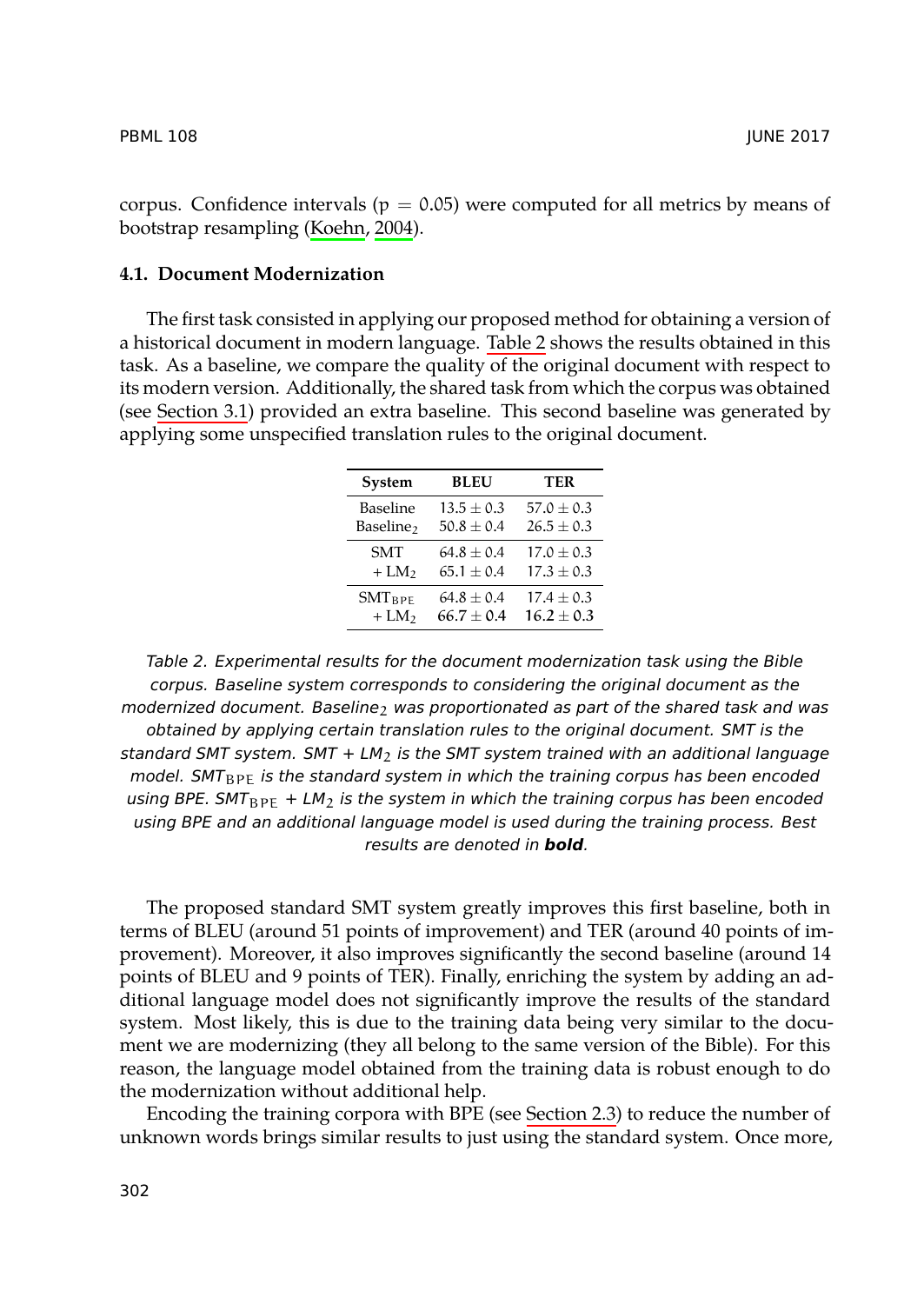Historical Documents Modernization (295–306)

the similarity between training and test reduces the vocabulary problem. Nonetheless, combining the use of BPE with the additional language model obtains a significant improve over the standard system (around 2 points of BLEU and 1 points of TER). Most likely, this is due to BPE taking profit from the additional language model to better learn how to generate subword units.

## **4.2. Standard Spelling**

The second task consisted in updating the spelling of a historical document to match current standards. Although our proposed method aims at obtaining a version of the document with modern language, we wanted to assess how the method would work in this context. Similarly as in the previous task, we considered as baseline the quality of the original document in comparison to the document with the updated spelling.

| System                |                              | Original corpora               | Data selection                 |                                |
|-----------------------|------------------------------|--------------------------------|--------------------------------|--------------------------------|
|                       | BL EU                        | TER                            | <b>BLEU</b>                    | TER                            |
| Baseline              | $29.9 + 1.8$                 | $32.4 + 1.1$                   |                                |                                |
| <b>SMT</b><br>$+LM2$  | $48.1 + 1.8$<br>$49.4 + 1.8$ | $22.0 + 0.8$<br>$21.2 + 0.8$   | $49.9 + 1.8$<br>$49.8 \pm 1.8$ | $20.2 + 0.8$<br>$20.9 \pm 0.8$ |
| $SMT_{BPF}$<br>$+LM2$ | $48.6 + 1.6$<br>$47.9 + 1.7$ | $24.2 + 0.9$<br>$25.5 \pm 0.9$ | $49.2 + 1.6$<br>$49.9 + 1.7$   | $23.7 + 0.8$<br>$23.7 \pm 0.8$ |

*Table 3. Experimental results for the standard spelling task using the Dutch literature corpus. Baseline system correspond to considering the original document as the document with the updated spelling. SMT is the standard SMT system. SMT + LM<sub>2</sub> is the SMT system trained with an additional language model. SMT*<sub>BPE</sub> *is the standard system in which the training corpus has been encoded using BPE. SMT*<sub>BPE</sub> + LM<sub>2</sub> *is the system in which the training corpus has been encoded using BPE and [an additiona](#page-4-1)l language model is used during the training process. Best results are denoted in bold.*

Our standard SMT system greatly improves the baseline, obtaining increases of around 18 points of BLEU and 10 points of TER. Similarly as in the previous task, enriching the system with an additional language model does not obtain significant improvements. This is probably due to the nature of the task: only non-standard words should be change, independently of semantic correctness. The language model, however, has only been trained with sentences which are semantically correct.

In this case, encoding the training corpus with BPE (see Section 2.3) to mitigate the number of unknown words does not improve results. Not even when using an additional language model. Most likely, the nature of the task makes more difficult for BPE to learn to create subword units.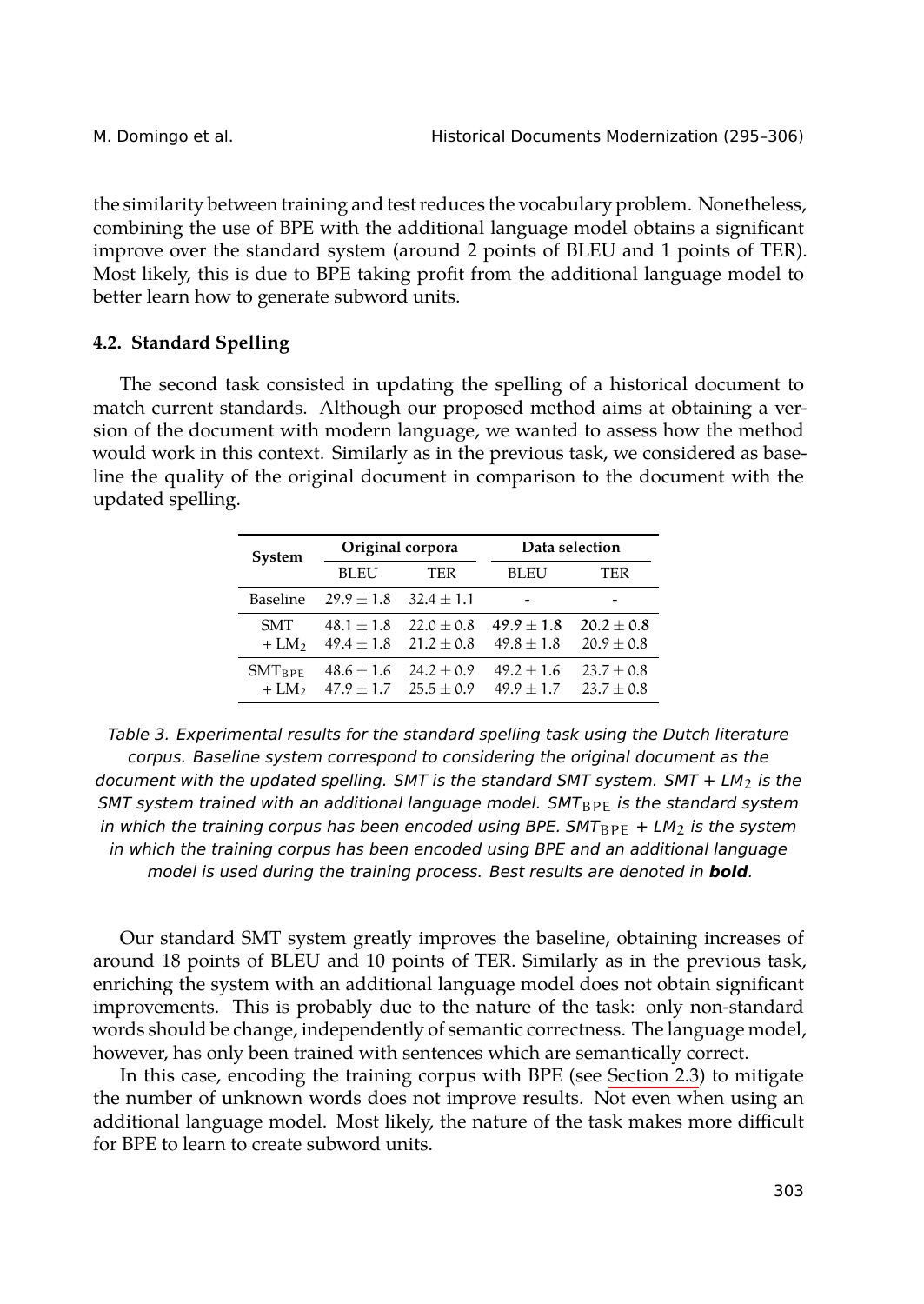## PBML 108 JUNE 2017

When using data selection to create a new training corpus formed only by those sentences which are more similar to the document (see Section 2.2), we obtain a significant impr[ove in terms](#page-4-0) of TER. Results for BLEU, however, are not significantly different to training with all the available corpora. Similarly to what happened before, enriching the system with an additional language model does not obtain significant improvements.

<span id="page-9-0"></span>As in the previous case, encoding the training corpus with BPE to reduce the number of unknown words does not improve results. BLEU values are more or less within the same confidence interval, while TER significantly increases around 3 points. Enriching the system with an additional language model also obtains similar results.

Finally, in comparison to the results of the shared task from which this corpus was obtained (see Section 3.1), our approach would have placed  $6<sup>th</sup>$  out of 9. It is worth noting, however, that while the aim of the shared task was to update the spelling to modern standards without aiming for semantic correctness, our method aimed at obtaining modern semantic, lexicon and grammar.

## **5. Conclusions and Future Work**

In this work, we have presented a method, based on SMT, to translate a historical document to a modern version of its original language. With this method, we aim at increasing the accessibility of historical documents to a broader audience as well as helping in the preservation of the cultural heritage.

Experimental results show that the proposed method significantly increases the quality of the document—with respect to the modern language. However, due to the lack of available corpora, we tested our proposal on a corpus in which the training data is very similar to the document to modernize. This is not often the case with historical documents. Therefore, we should test our method in a framework in which the document to translate has few similarities with the training data.

We also proposed two alternatives for solving two common problems in SMT which also affect to the modernization task. The first of these alternatives, to find training data as similar to the document as possible, was not tested due to the training data already being similar to the document. The second alternative, to tackle rare and unseen words, significantly improves the results achieved by the basic method.

Additionally to the modernization of historical documents, we have tested our method for updating the spelling of a historical document according to modern standards. Experimental results show that our proposal succeeds at standardizing the spelling. However, when comparing to other approaches to this problem, our method still needs some improvements. Nonetheless, this task searches for updating the spelling without aiming for semantic correctness, while our proposal aims at obtaining a modern version of the language—including its spelling and semantic.

We also tested the previously mentioned alternatives. Using data selection techniques to find training data as similar as possible to the document significantly im-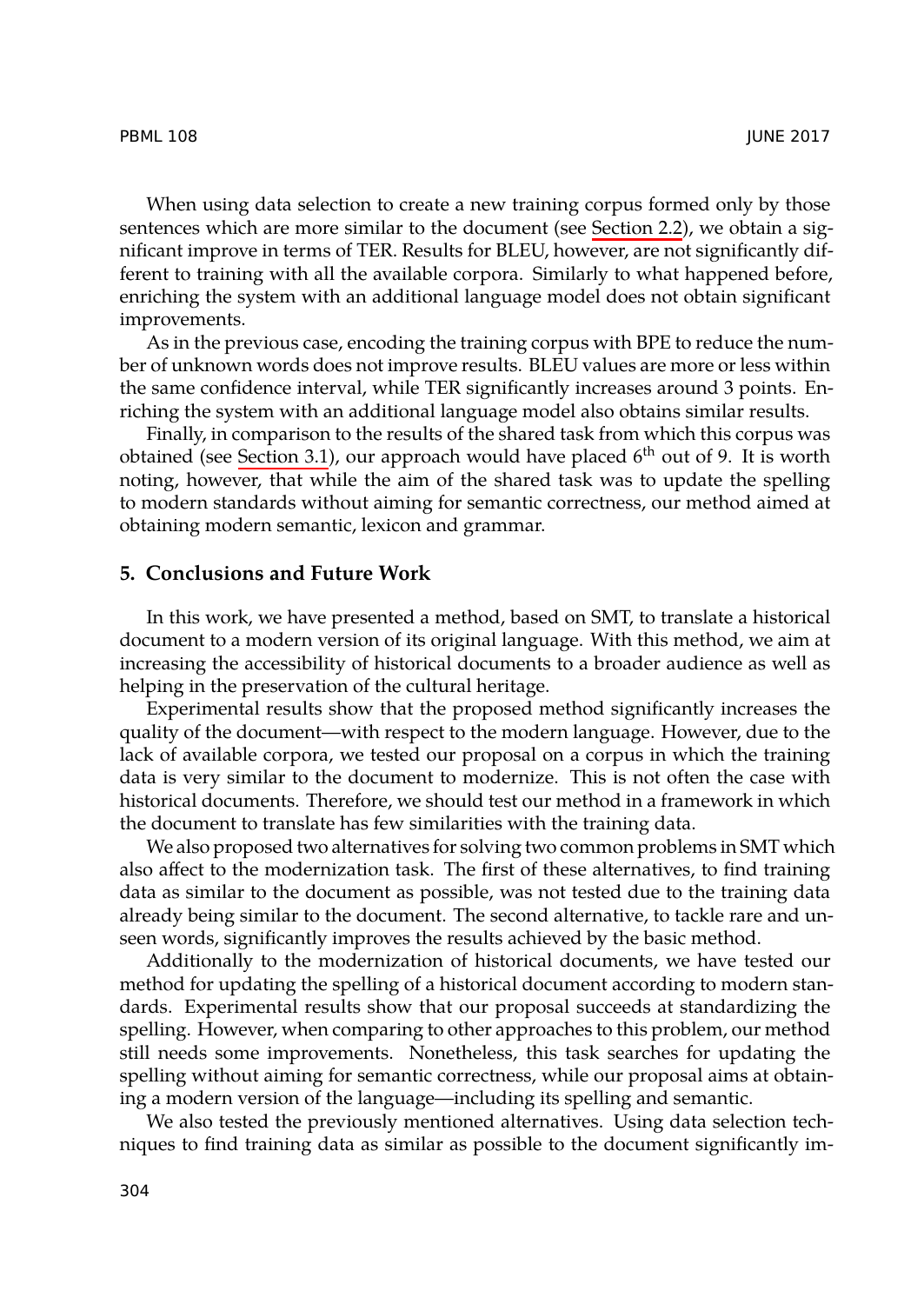proves results. However, due to the nature of the task, the second alternative does not improve results.

As a future work, besides obtaining more corpora to being able to work in a more common framework, we want to assess our proposal with historical manuscripts to see how it behaves with the additional difficulties inherent in the manuscripts. Additionally, it would be interesting to use our method to generate the paleographic version of a transliterated transcript.

# **Acknowledgements**

The research leading to these results has received funding from the Ministerio de Economía y Competitividad (MINECO) under project CoMUN-HaT (grant agreement TIN2015-70924-C2-1-R), and Generalitat Valenciana under project ALMAMATER (grant agreement PROMETEOII/2014/030).

# **Bibliography**

- <span id="page-10-3"></span>Bahdanau, Dzmitry, Kyunghyun Cho, and Yoshua Bengio. Neural Machine Translation by Jointly Learning to Align and Translate. In *Proceedings of the International Conference on Learning Representations (arXiv:1409.0473)*, 2015.
- Brown, Peter F., Vincent J. Della Pietra, Stephen A. Della Pietra, and Robert L. Mercer. The Mathematics of Statistical Machine Translation: Parameter Estimation. *Computational Linguistics*, 19(2):263–311, 1993.
- <span id="page-10-6"></span>Chen, Stanley F. and Joshua Goodman. An Empirical Study of Smoothing Techniques for Language Modeling. In *Proceedings of the Annual Meeting on Association for Computational Linguistics*, pages 310–318, 1996.
- <span id="page-10-1"></span>Crowther, John. *No Fear Shakespeare: Sonnets*. SparkNotes, 2004.
- <span id="page-10-0"></span>F. Jehle, Fred. *Works of Miguel de Cervantes in Old- and Modern-spelling*. Indiana University Purdue University Fort Wayne, 2001.
- <span id="page-10-4"></span>Gascó, Guillem, Martha-Alicia Rocha, Germán Sanchis-Trilles, Jesús Andrés-Ferrer, and Francisco Casacuberta. Does more data always yield better translations? In *Proccendings of the European Chapter of the Association for Computational Linguistics*, pages 152–161, 2012.
- Koehn, Philipp. Statistical Significance Tests for Machine Translation Evaluation. In *Proceedings of the Conference on Empirical Methods in Natural Language Processing*, pages 388–395, 2004.
- Koehn, Philipp. *Statistical Machine Translation*. Cambridge University Press, 2010.
- <span id="page-10-2"></span>Koehn, Philipp, Franz Josef Och, and Daniel Marcu. Statistical Phrase-Based Translation. In *Proceedings of the Conference of the North American Chapter of the Association for Computational Linguistics on Human Language Technology*, pages 48–54, 2003.
- <span id="page-10-5"></span>Koehn, Philipp, Hieu Hoang, Alexandra Birch, Chris Callison-Burch, Marcello Federico, Nicola Bertoldi, Brooke Cowan, Wade Shen, Christine Moran, Richard Zens, Chris Dyer, Ondřej Bojar, Alexandra Constantin, and Evan Herbst. Moses: Open Source Toolkit for Statistical